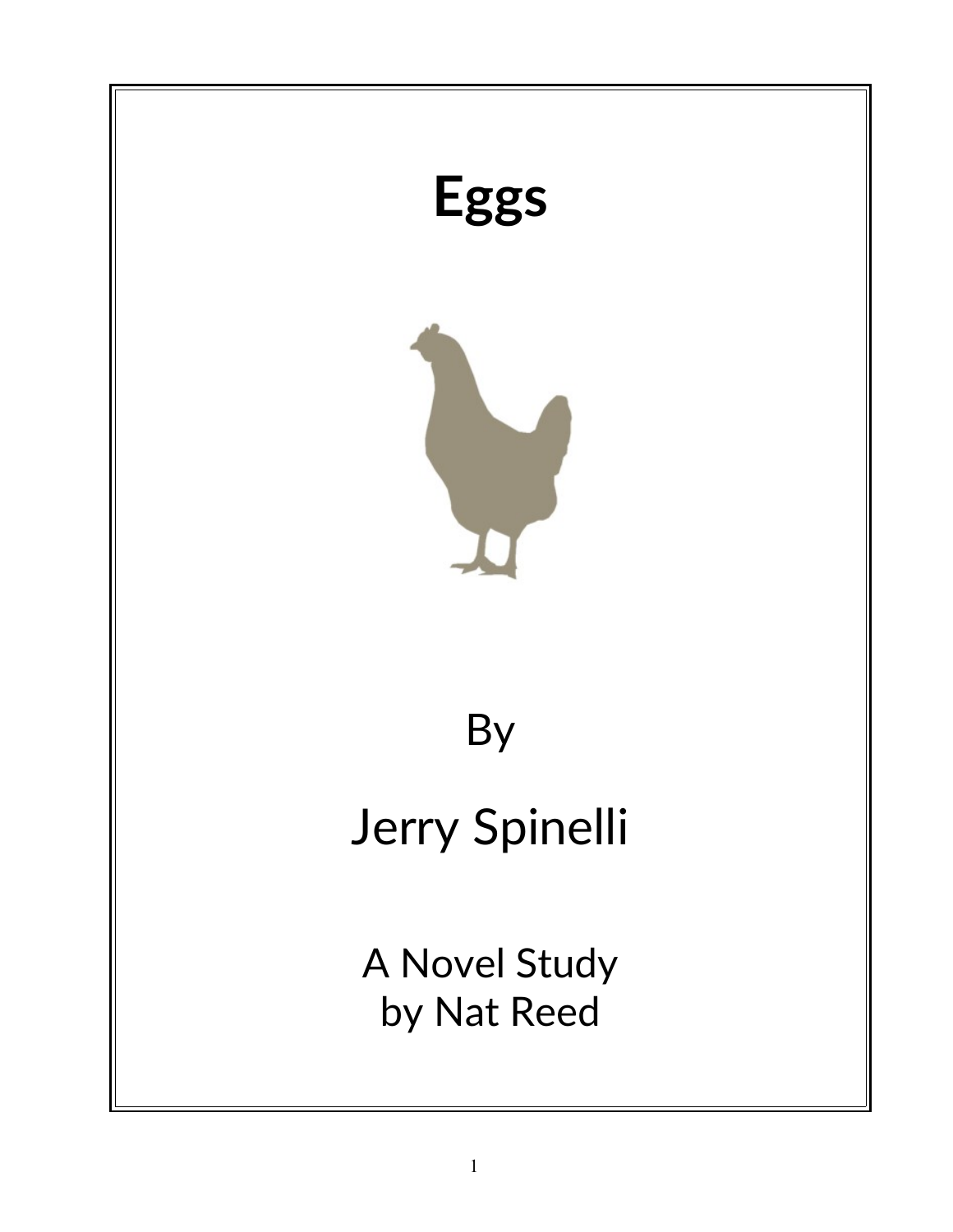

## **Table of Contents**

| <b>Suggestions and Expectations</b> | 3  |
|-------------------------------------|----|
|                                     |    |
| List of Skills                      | 4  |
|                                     |    |
| Synopsis / Author Biography         | 5  |
|                                     |    |
| <b>Student Checklist</b>            | 6  |
| Reproducible Student Booklet        |    |
|                                     |    |
| Answer Key                          | 76 |

**About the author:** Nat Reed was a member of the teaching profession for more than 35 years. He was a full-time instructor at Trent University in the Teacher Education Program for nine years. For more information on his work and literature, visit [novelstudies.org.](http://www.novelstudies.org/)

> Copyright © 2015 Nat Reed Revisions Completed in 2021 All rights reserved by author. Permission to copy for single classroom use only. Electronic distribution limited to single classroom use only. Not for public display.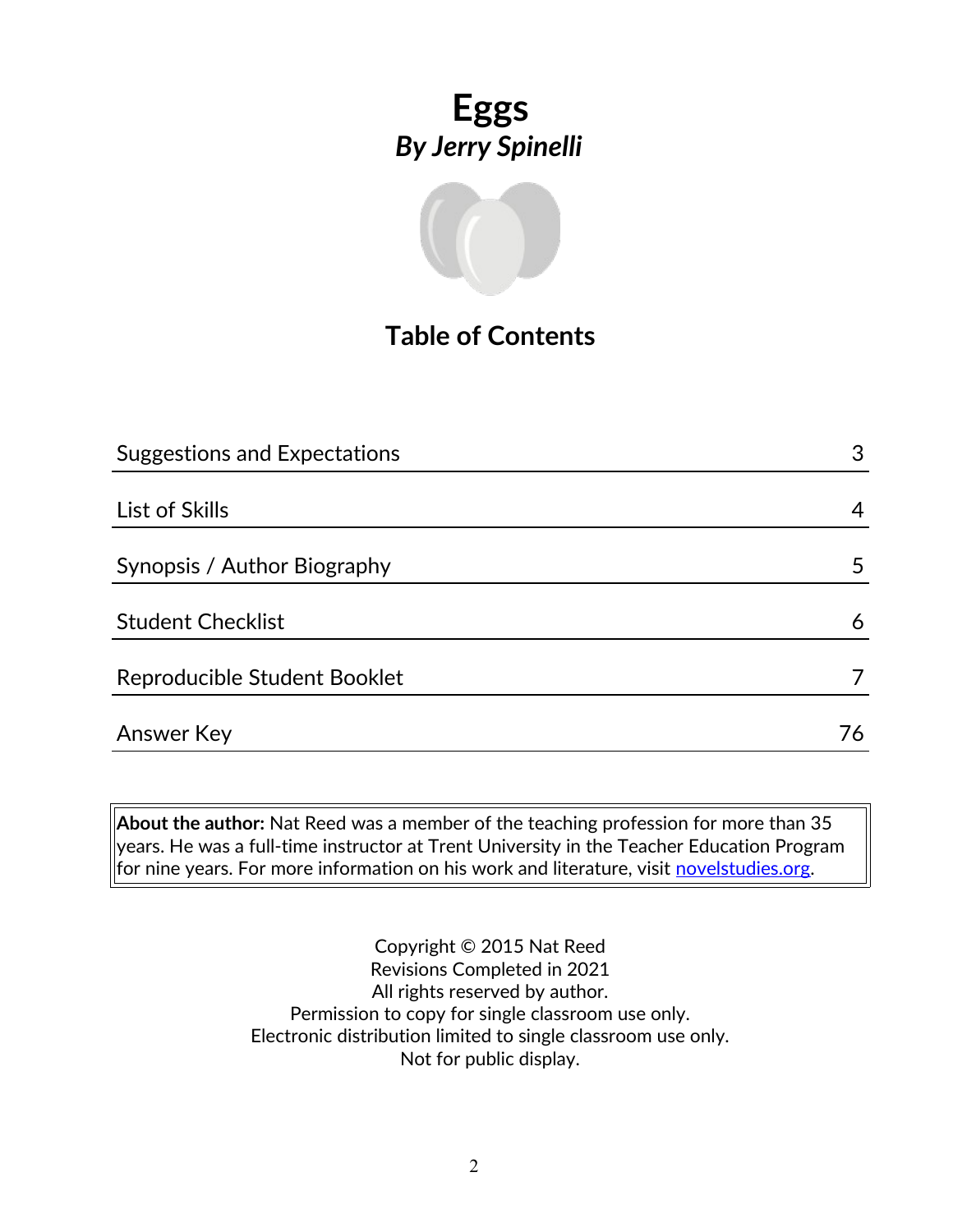

#### **Suggestions and Expectations**

This curriculum unit can be used in a variety of ways. Each chapter of the novel study focuses on between two and five chapters of *Eggs* and is comprised of five of the following different activities:

- 1. Before You Read
- 2. Vocabulary Building
- 3. Comprehension Questions
- 4. Language and Extension Activities

A **portfolio cover** (p.7) as well as a **Checklist** (p.6) are included so that students may track of their completed work.

**Every activity need not be completed by all students.** 

#### **Links with the Common Core Standards (U.S.)**

Many of the activities included in this curriculum unit are supported by the Common Core Standards. For instance the *Reading Standards for Literature, Grade 5*, makes reference to

a) determining the meaning of words and phrases. . . including figurative language;

b) explaining how a series of chapters fits together to provide the overall structure;

c) compare and contrast two characters;

d) determine how characters … respond to challenges;

e) drawing inferences from the text;

f) determining a theme of a story . . . **and many others.**

**Themes** which may be taught in conjunction with the novel include friendship, personal growth, death and personal loss, selflessness, loyalty, independence.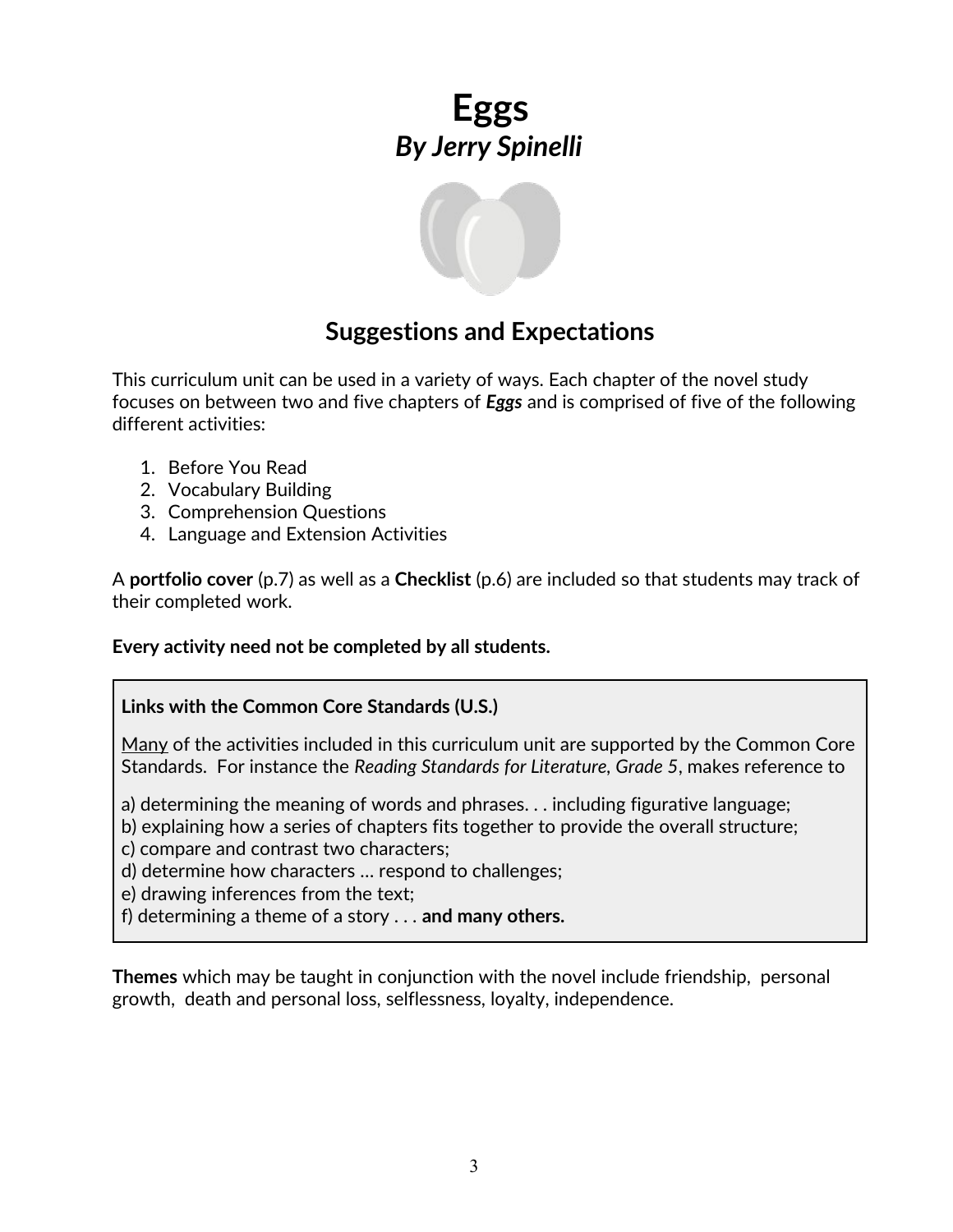## **List of Skills**

#### **Vocabulary Development**

- 1. Locating descriptive words/phrases 7. Identify *anagrams*
- 2. Listing synonyms/homophones 8. Listing compound words
- 3. Identifying/creating *alliteration* 9. Identifying parts of speech
- 4. Use of capitals and punctuation 10. Identify/create *similes*
- 
- 6. Identify *personification*.
- **Setting Activities**
	- 1. Summarize the details of a setting

#### **Plot Activities**

- 1. Complete a *time line* of events 4. Identify *cliffhangers*
- 
- 

#### **Character Activities**

- 
- 2. Identify the protagonist/antagonist 4. Compare characters

#### **Creative and Critical Thinking**

- 
- 2. Write a newspaper story **7. Write a book review**
- 
- 
- 

#### **Art Activities**

- 
- 
- 
- 
- 
- 
- 5. Identifying syllables 11. Identification of root words

- 
- 2. Identify conflict in the story 5. Identify the climax of the novel.
- 3. Complete Five W's Chart 6. Complete a Story Pyramid
- 1. Determine character traits 3. Relating personal experiences
	-
- 1. Research 6. Write a description of personal feelings
	-
- 3. Participate in a talk show 8. Complete an Observation Chart
- 4. Conduct an interview 9. Complete a KWS Chart
- 5. Create a poem 10. Create a friendly letter.
- 1. A Storyboard 3. Design a cover for the novel
- 2. Create a collage 4. Create a comic strip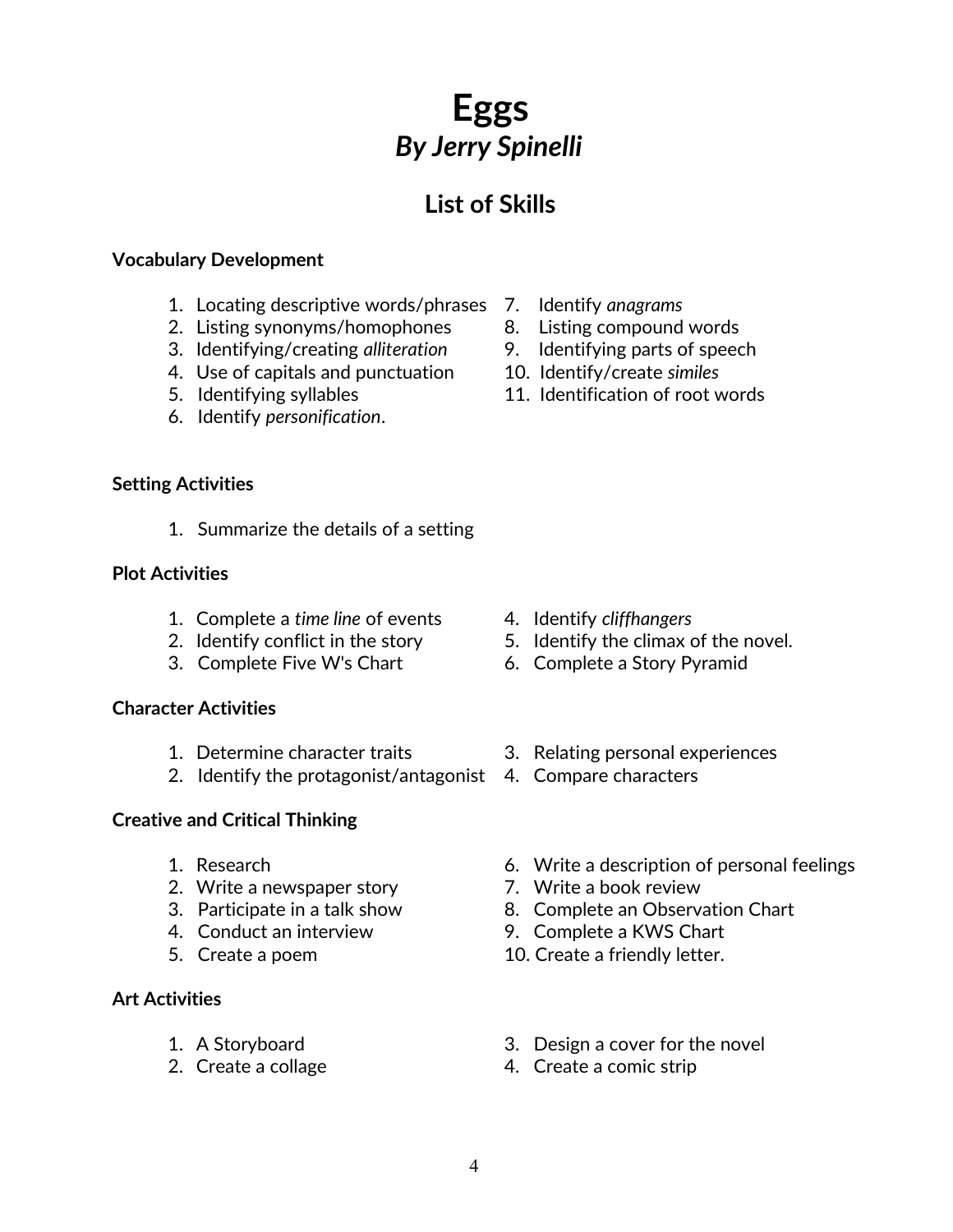

#### **Synopsis**

 Nine-year-old David has recently lost his mother to a freak accident, his salesman father is constantly on the road, and he is letting his anger out on his grandmother. Sarcastic and bossy 13-year-old Primrose lives with her childlike, fortuneteller mother, and a framed picture is the only evidence of the father she never knew. Despite their differences, David and Primrose forge a tight yet tumultuous friendship, eventually helping each other deal with what is missing in their lives. This powerful, quirky novel about two very complicated, damaged children has much to say about friendship, loss, and recovery. [www.lb-kids.com]

A complete synopsis and other helpful reviews can be found online at such sites as the following: http://en.wikipedia.org/wiki/Eggs\_(novel)

#### **Author Biography** *Jerry Spinelli*

 Born in 1941 in Norristown, Pennsylvania, Jerry Spinelli discovered his calling in 1957 when his high school football team won a big game. The town celebrated, his fellow students raced through the streets, but Jerry sneaked back home and marked the occasion in his own way. He wrote a poem. Later the town newspaper published it. "And," he reports, "I've been a writer ever since."

 Married to Eileen Spinelli, who is also a writer, Jerry was for many years an editor for the Chilton Company. Now a full-time writer, he lives in Phoenixville, Pennsylvania.



 Jerry Spinelli's books include Space Station Seventh Grade, Jason and Marceline, Who Put That Hair in My Toothbrush?, and Maniac Magee, which has won more than fifteen state children's book awards in addition to the Newbery Medal. [The Publisher]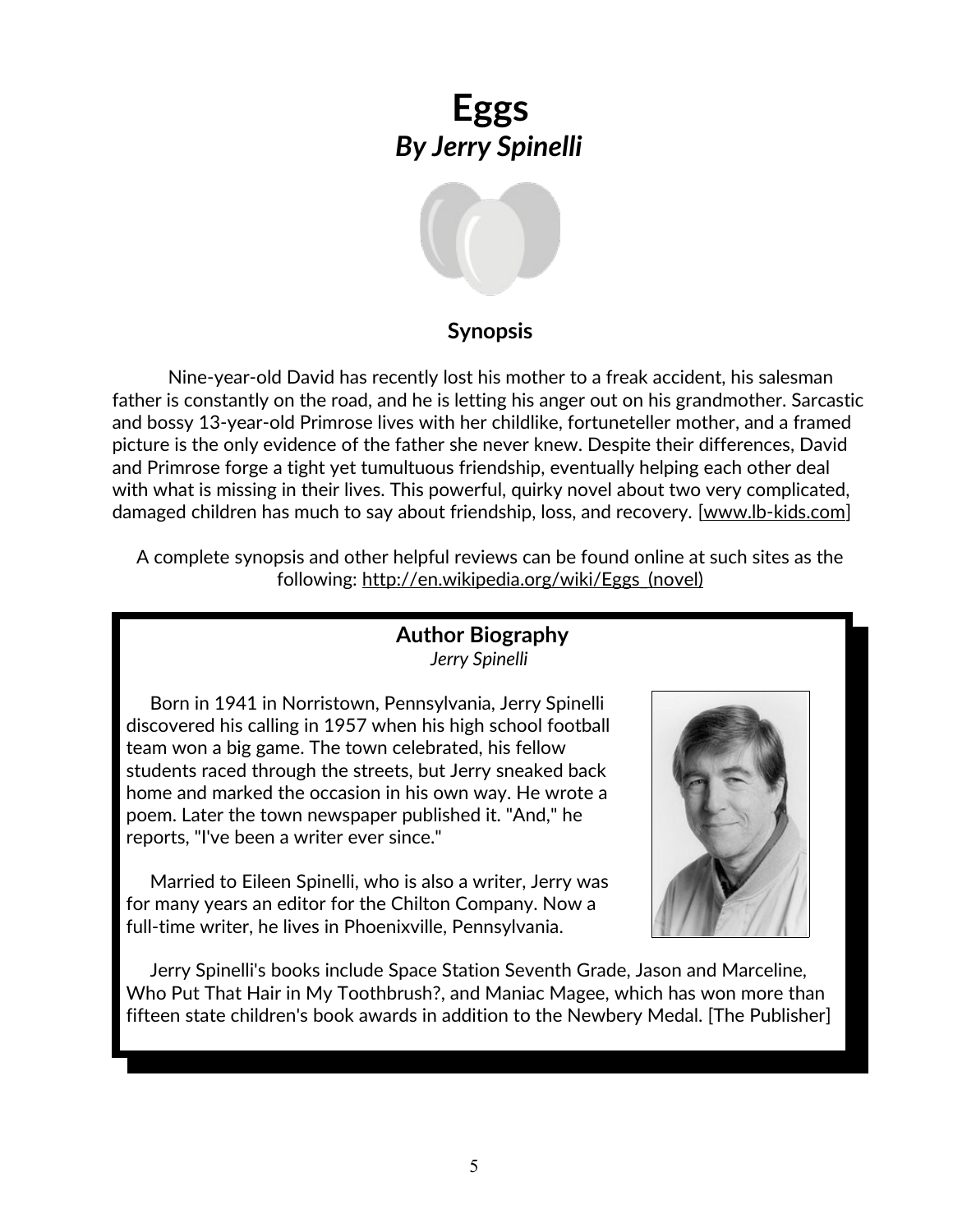

## **Student Checklist**

<u> 1989 - Johann Barn, mars eta bainar eta idazlea (</u>

Student Name

| Assignment | Grade / Level | Comments |
|------------|---------------|----------|
|            |               |          |
|            |               |          |
|            |               |          |
|            |               |          |
|            |               |          |
|            |               |          |
|            |               |          |
|            |               |          |
|            |               |          |
|            |               |          |
|            |               |          |
|            |               |          |
|            |               |          |
|            |               |          |
|            |               |          |
|            |               |          |
|            |               |          |
|            |               |          |
|            |               |          |
|            |               |          |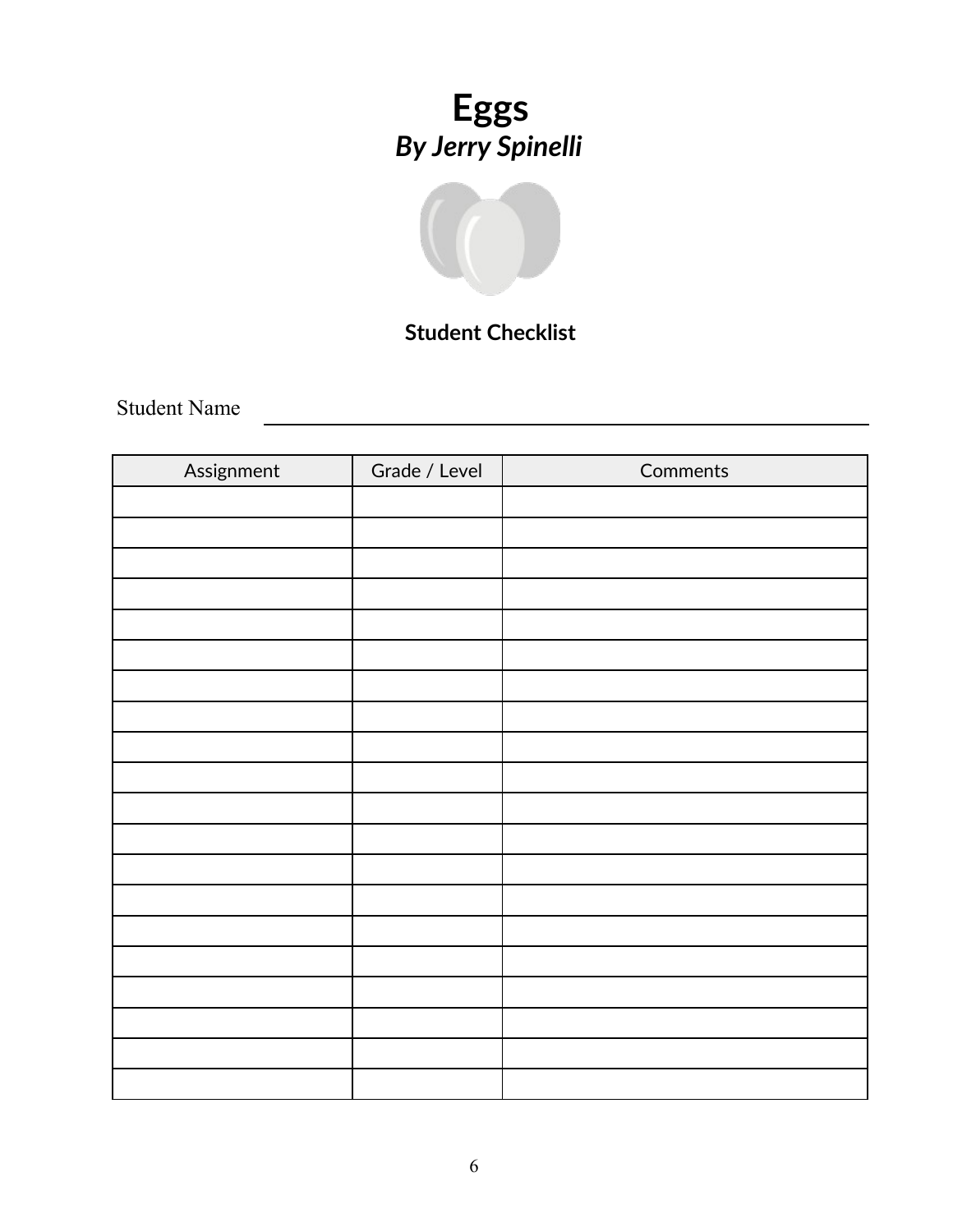# **Eggs**



*By Jerry Spinelli*

Name: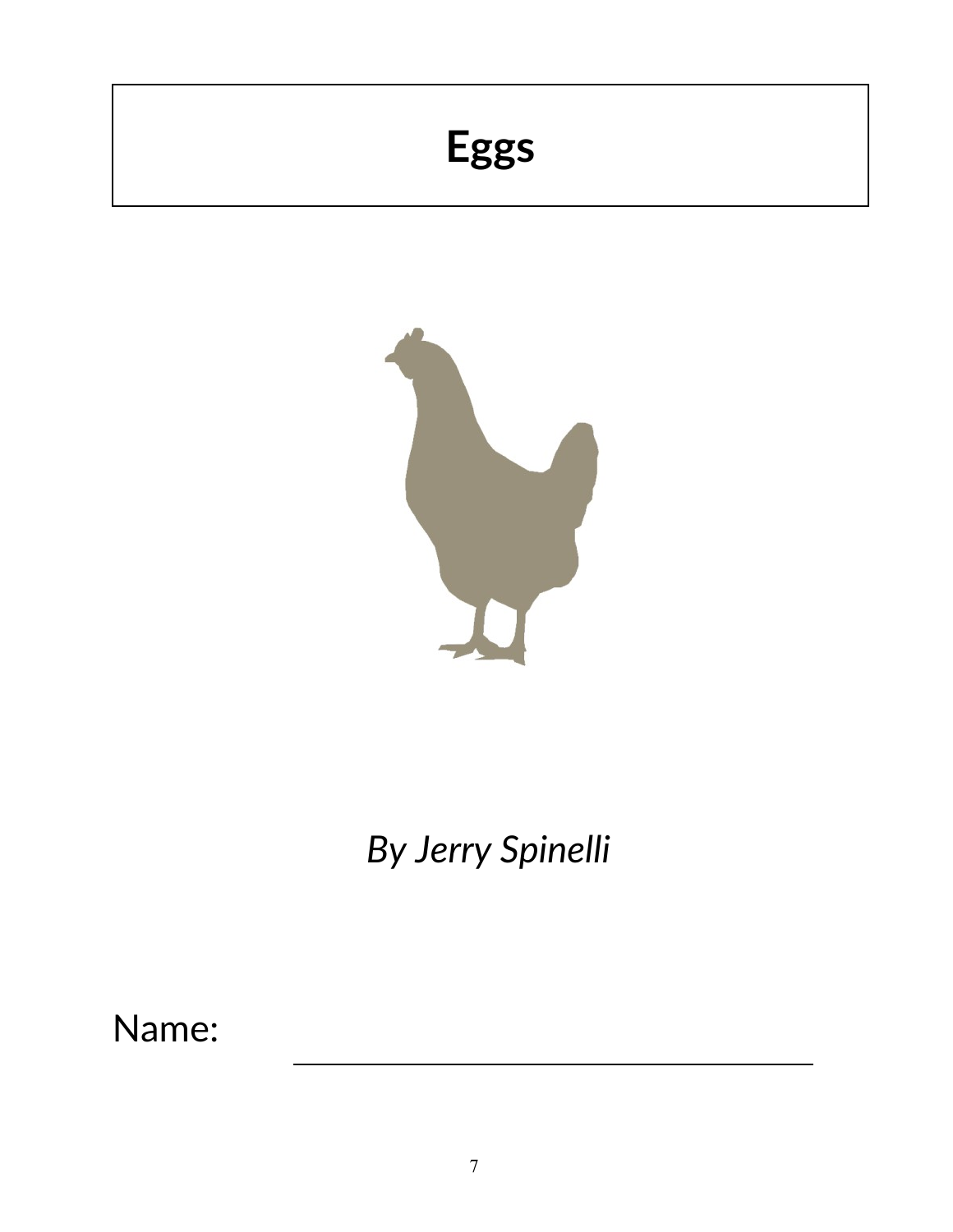## **Chapters 1-4**



## **Before you read the chapter**:

The **protagonist** in most novels features the main character or "good guy". There are actually two protagonists in *Eggs,* nine-year-old David and thirteen-year-old Primrose. Think back on some of your favorite characters from past novels you have read or movies you've seen. What do you think makes for an especially interesting **protagonist**?

<u> 1989 - Johann Barn, fransk politik (f. 1989)</u>

## **Vocabulary:**

Choose a word from the list to complete each sentence.

| wince      | suffocate | memento   | casually |
|------------|-----------|-----------|----------|
| protruding | swagger   | degrading | assume   |

- 1. No one expected her to act so \_\_\_\_\_\_\_\_\_\_\_\_\_\_\_\_\_\_ after escaping from the fire.
- 2. Hearing Charlotte drag her fingernails across the blackboard made me \_\_\_\_\_\_\_\_\_\_\_.
- 3. "I am going to keep this seashell as a \_\_\_\_\_\_\_\_\_\_\_\_\_\_\_\_\_\_\_ of our summer vacation," she informed us.
- 4. Mr. Hershey's keys were \_\_\_\_\_\_\_\_\_\_\_\_\_\_\_\_\_\_ from his coat pocket.
- 5. Why did you \_\_\_\_\_\_\_\_\_\_\_\_\_\_\_\_\_\_\_\_ that Sammy was guilty just because he was here when it happened.
- 6. The air became so thick with smoke that we all thought we were going to \_\_\_\_\_\_\_\_\_\_\_\_\_\_\_\_\_\_.
- 7. Wearing such a cheap-looking a toupee must have been very \_\_\_\_\_\_\_\_\_\_\_\_\_\_ for him.
- 8. After winning the race John walked with a noticeable \_\_\_\_\_\_\_\_\_\_\_\_\_\_\_.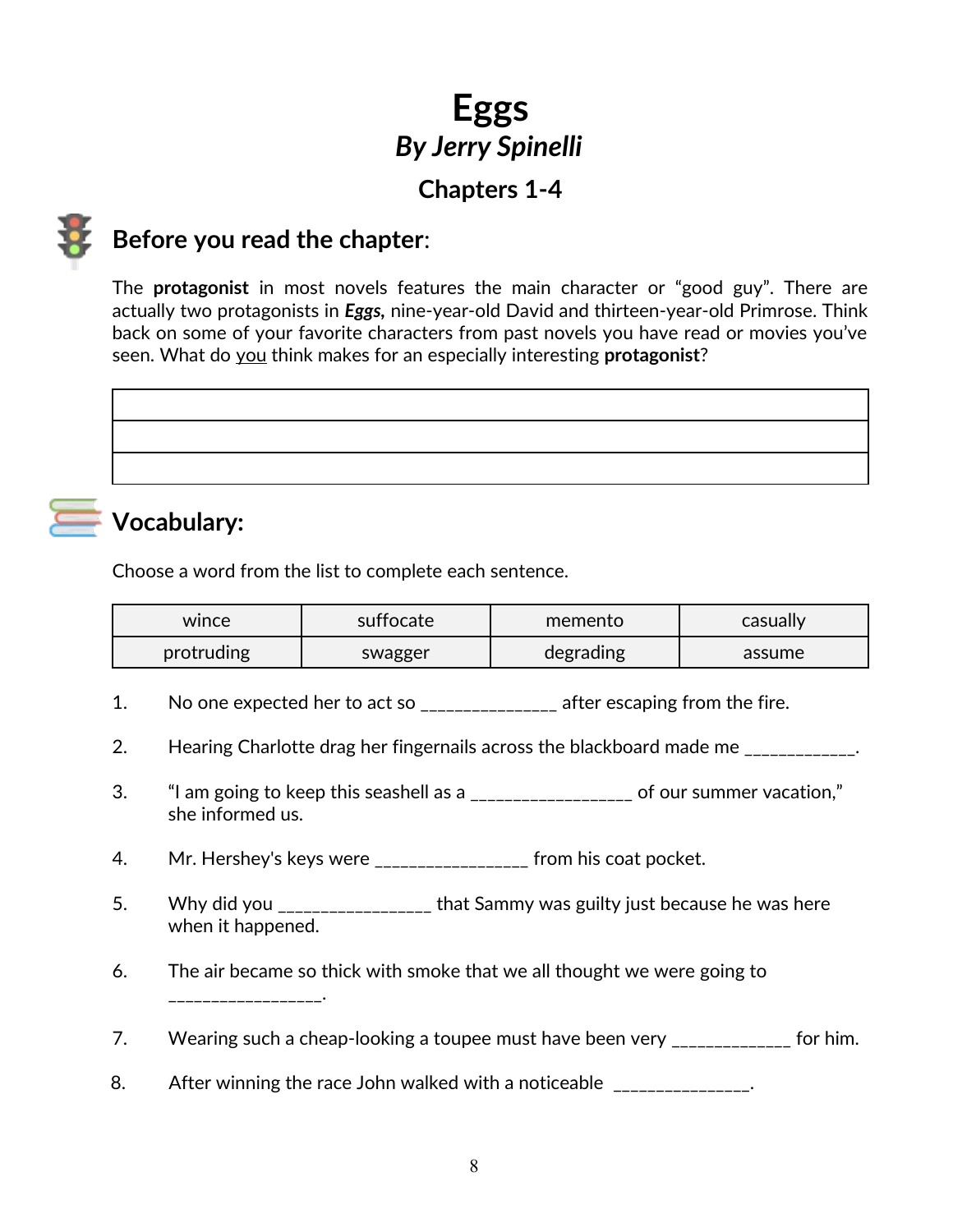

- 1. What is the **setting** of the story at the beginning of Chapter One?
- 2. Describe how David treated his grandmother. Do you think David had a good reason for treating her this way? Why or why not?

3. What activity was his grandmother taking him to?

4. What was unusual about Primrose's room and the house that her mother lived in?

- 5. Why do you think the other kids egged her "room"?
- 6. From the events described in Chapter 3, how would you say David felt about rules in general?
- 7. Describe how David was the victim of a bully during the Easter egg hunt.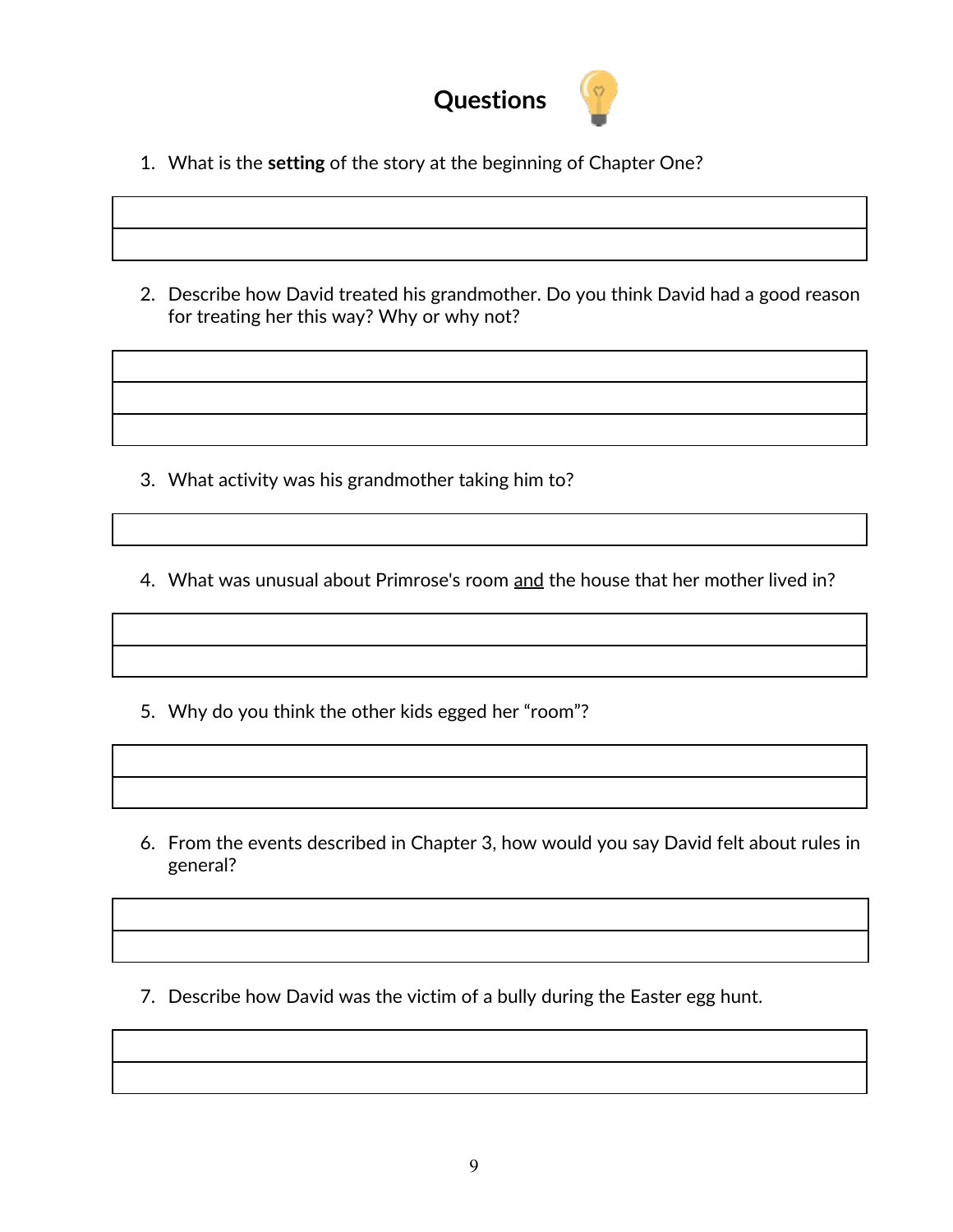8. Describe the unusual sight that David discovered in the woods.

9. Why do you think that David told the girl about his mother?

10. At the end of Chapter Four it mentions that when David saw his grandmother's eyes wild with worry, he slowed down. Why do you think he slowed down instead of speeding up?

#### **Good to Know ~ Fun Facts About Eggs**

~ The color of the egg shell (brown or white) depends on the breed of chicken which laid it. Hens with white feathers tend to lay white eggs, whereas hens with red feathers tend to lay brown eggs.

~ If you crack open your egg to discover a dark yellow yolk, the hen was probably fed green vegetables.

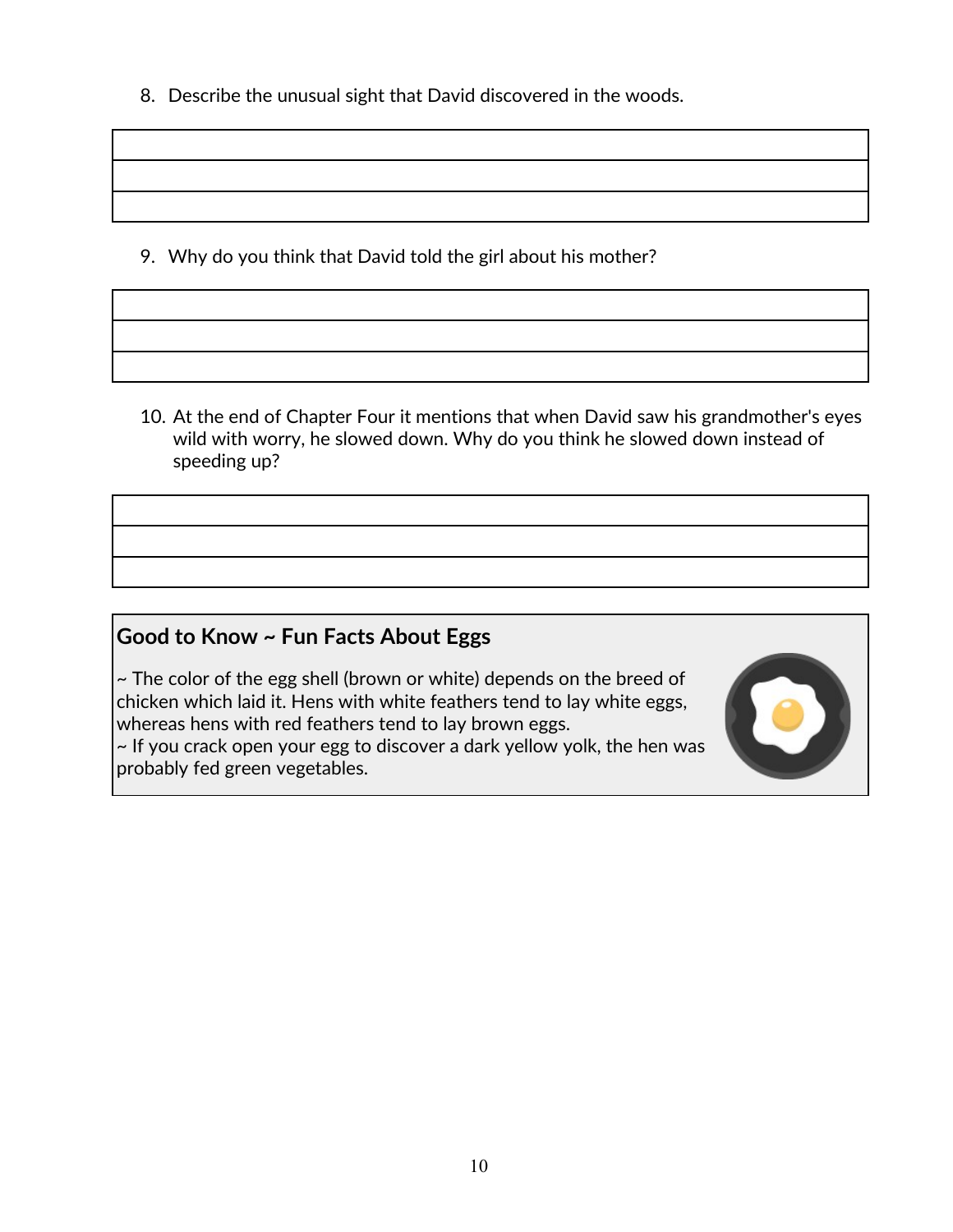# **Language Activity**



## **A. Anagrams**

An **anagram** is a word that is formed by changing the order of the letters of another word. For example, the letters in the word **WAS** can also form the word **SAW**. Follow these directions to form the anagrams:



a) read the clue in the right-hand column.

b) Using the word in the left-hand column move the letters around in any order, but you must use all the letters. All of the words in the left-hand column can be found in the first four chapters of *Eggs*.

| Word   | Anagram | Clue                                     |
|--------|---------|------------------------------------------|
| trees  |         | To guide or control.                     |
| smear  |         | Female horses.                           |
| sliver |         | Body organs.                             |
| street |         | To redo an examination.                  |
| sleep  |         | Removes the outer covering from a fruit. |
| swear  |         | Manufactured articles offered for sale.  |
| rules  |         | Attracts.                                |

Now find four additional words from the first four chapters which have interesting anagrams to see if you can stump a classmate.

| Word | Anagram | Clue |
|------|---------|------|
|      |         |      |
|      |         |      |
|      |         |      |
|      |         |      |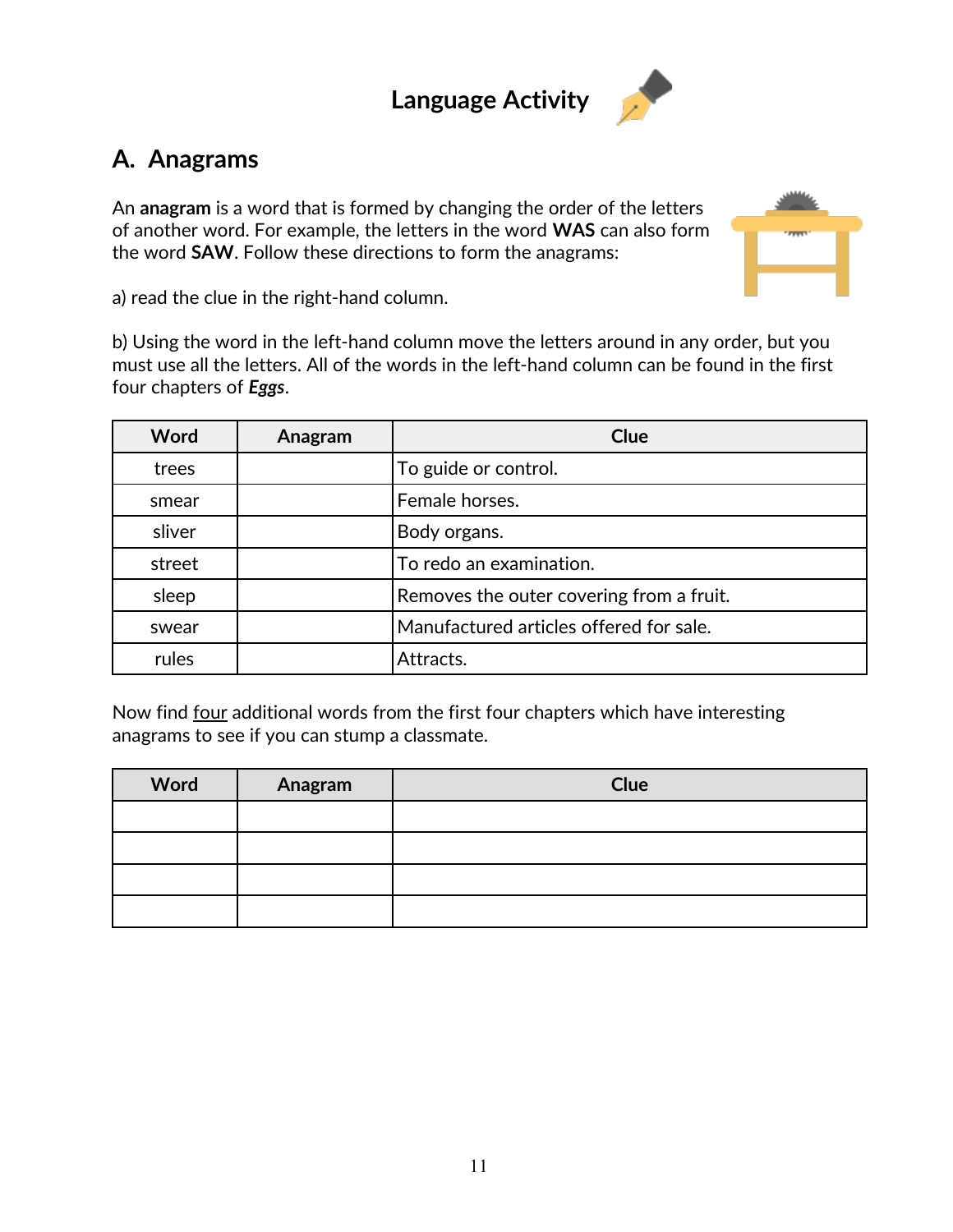## **B. Sequence Chart**

Choose what you consider to be the six most important events in these chapters. In each of the six boxes below list the six events that you have chosen, describing what happened and telling why you consider this to be an essential part of the story.

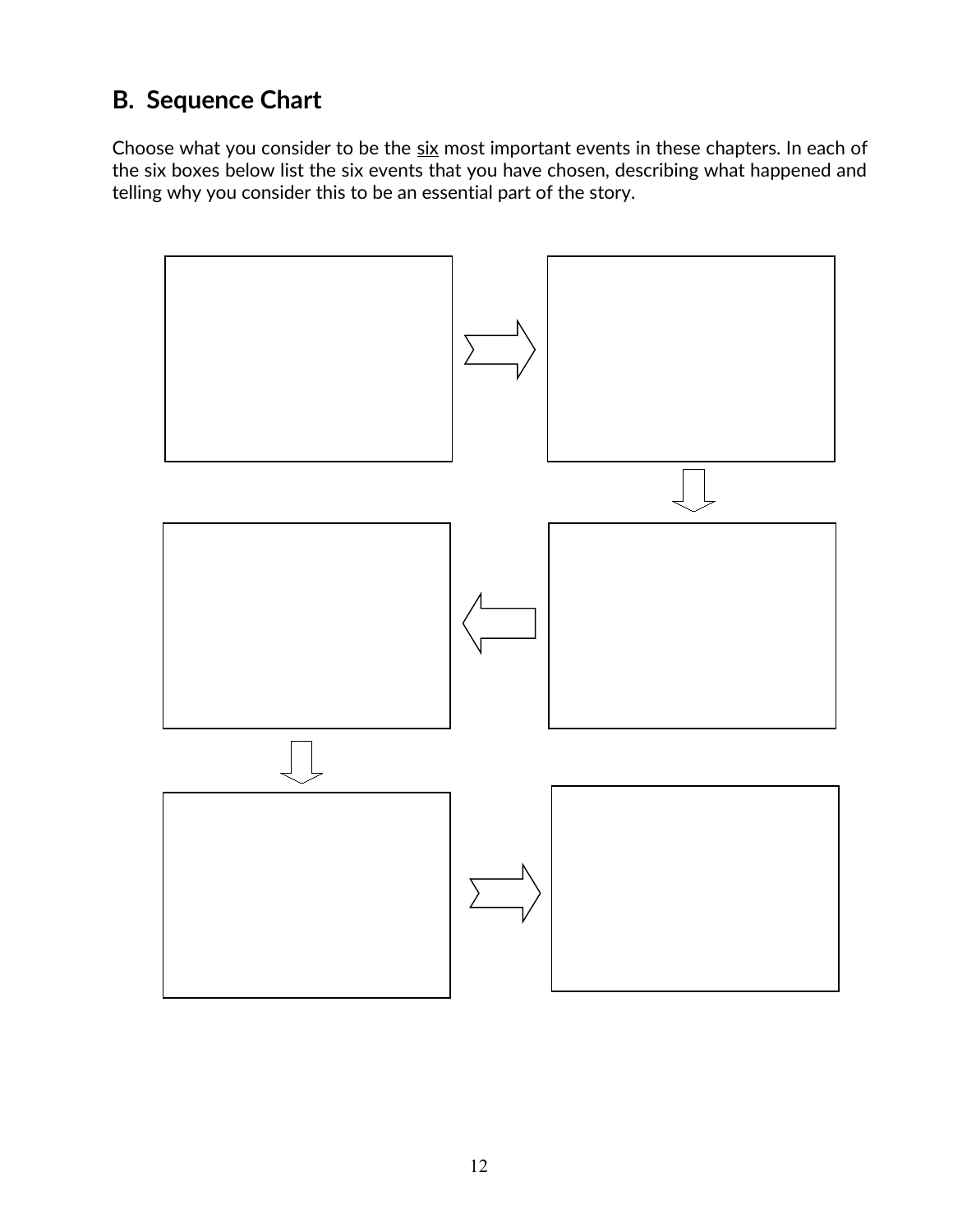## **C. Cinquain Poems**

A Cinquain poem has five lines and most often does not rhyme. Write two Cinquain poems describing two of the characters from *Eggs* using what you know about them from this novel. With your teacher's permission you may wish to collaborate with a colleague in the creation of these poems.

| Line 1 is one word.<br>Line 2 is two words.<br>Line 3 is three words.<br>Line 4 is four words.<br>Line five is one word. | Santa<br><b>Saint Nick</b><br>Long white beard<br>Christmas Eve present-giver<br>Jolly |
|--------------------------------------------------------------------------------------------------------------------------|----------------------------------------------------------------------------------------|
| Character 1 _______________                                                                                              |                                                                                        |
|                                                                                                                          |                                                                                        |
|                                                                                                                          |                                                                                        |
|                                                                                                                          | ___________________________                                                            |
|                                                                                                                          |                                                                                        |
| Character 2 _______________                                                                                              |                                                                                        |
|                                                                                                                          | ---------------                                                                        |
|                                                                                                                          | ---------------------                                                                  |
|                                                                                                                          | -------------------------------------                                                  |
|                                                                                                                          |                                                                                        |
|                                                                                                                          |                                                                                        |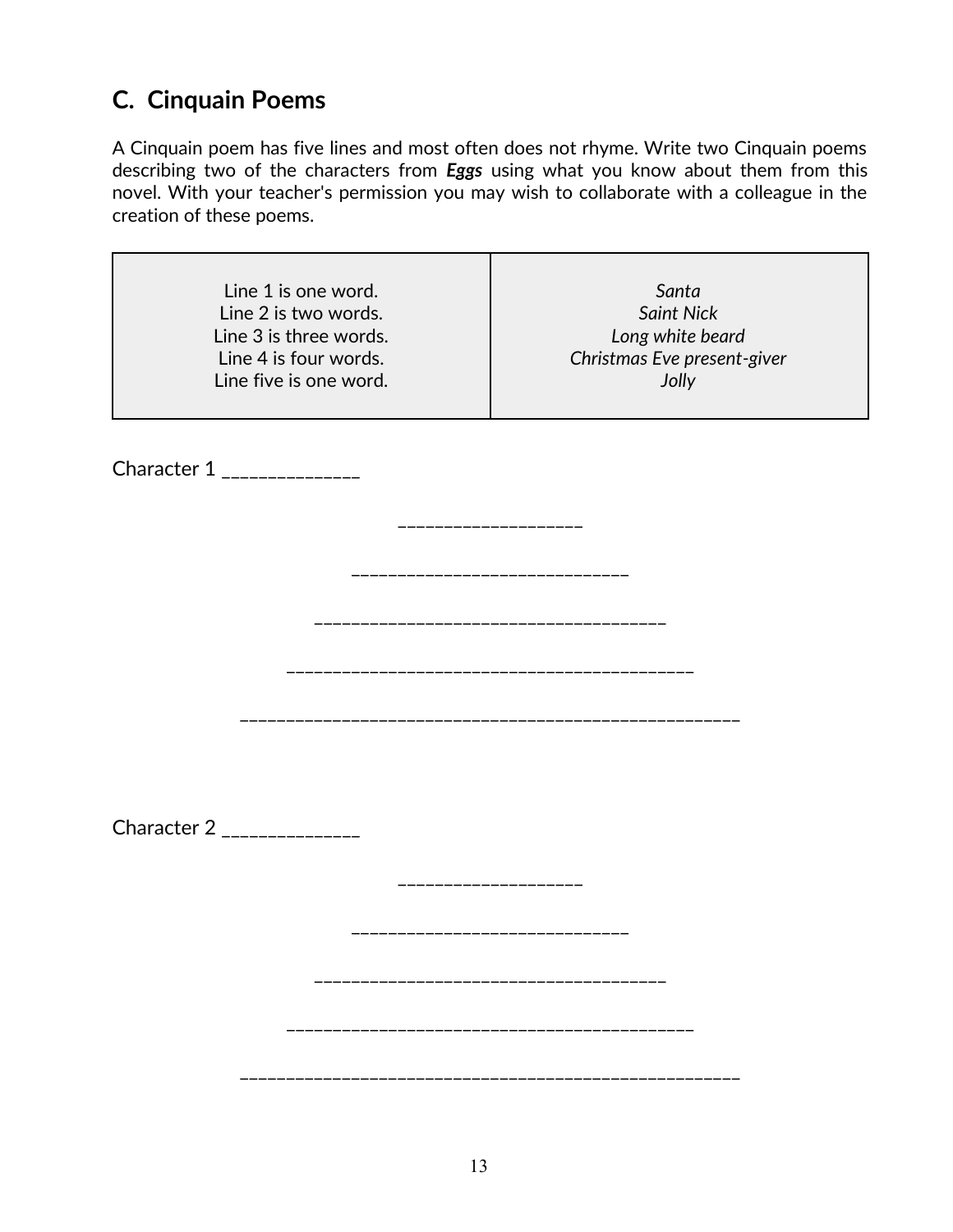

## **A. Storyboard**

A storyboard is a series of pictures that tell about an important event in a story. A story-board can tell the story of only one scene – or the entire novel. Complete the story-board below illustrating the events described in the first four chapters of our novel. You may wish to practice your drawings on a separate piece of paper.